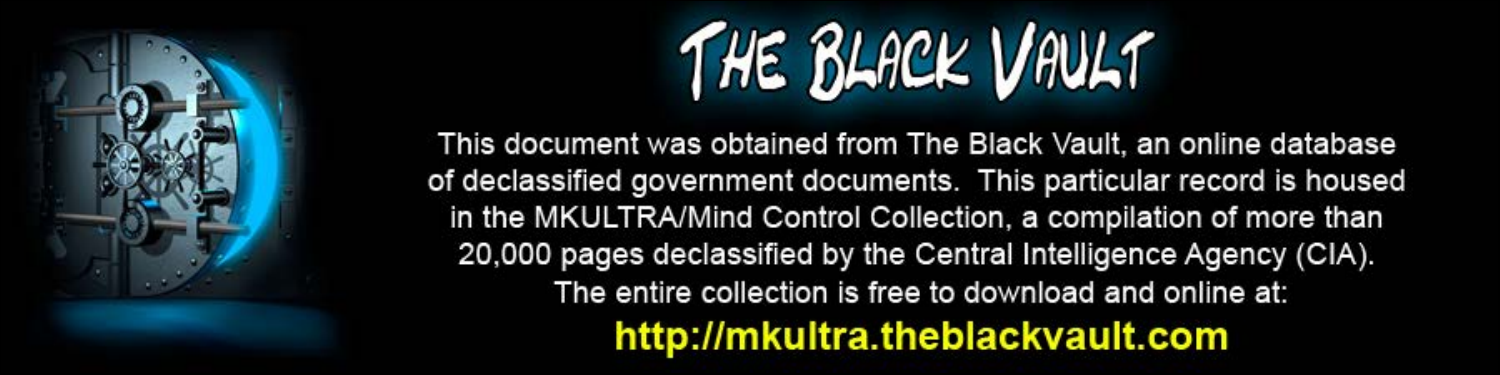

 $\mathcal{L}$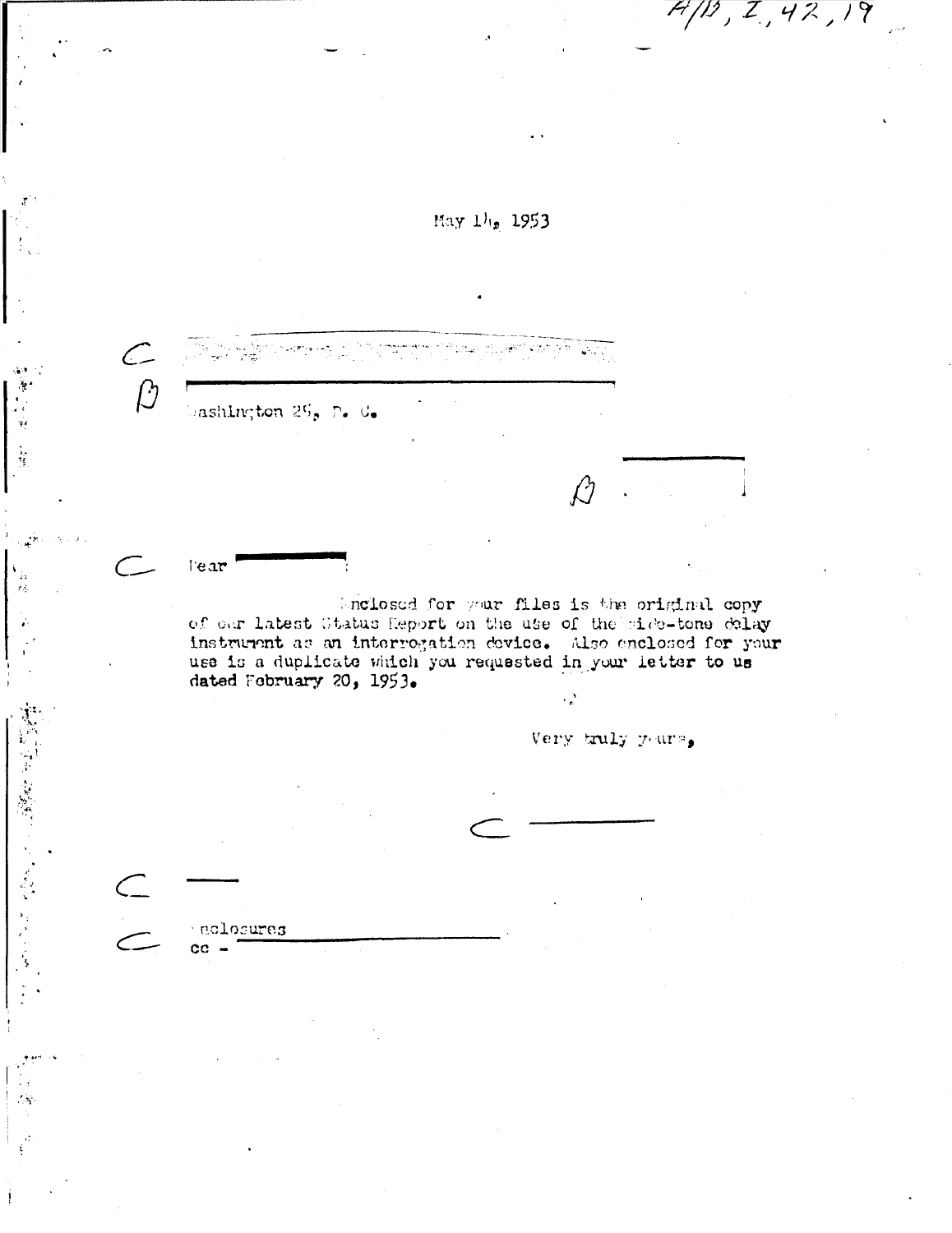## STATUS BEFORT

## Research on an Interrogation Pevice and Procedure

## May 13, 1953

The primary aim and purpose of this project is to obtain a successful interrogation device from the effects of side-tone delay, together with an appropriate procedure for its use with a minimum number of attachments.

The secondary aim, being developed in this laboratory, is to obtain move easily interpreted polygraph records by use of side-tone delay in conjunction with the polygraph.

75

 $\frac{3}{2}$ .

delivered to this laboratory a more refined side-tone delay (STD) instrument on March 5, 1953. The construction of this new instrument was requested by the investigators with the bolief that its refinements would eliminate some of the difficulties encountered in previous instruments. The refinements consisted of a variable tape speed which was incorporated with the erase, record, and playback nead assembly of the standard Magnecord. In order to accomplish this, a standard Magnecord recording unit was completely dismantled and then rebuilt with a variable the speed. Also the standard Hagnecord synchronous motor was adjusted so as to drive a disc at variable distances fromthe axis. The newly constructed drive was free from wow and had a 1-10 speed range which meant the tape speed was 3" to 30" per second. This provided an easily adjustable variable in the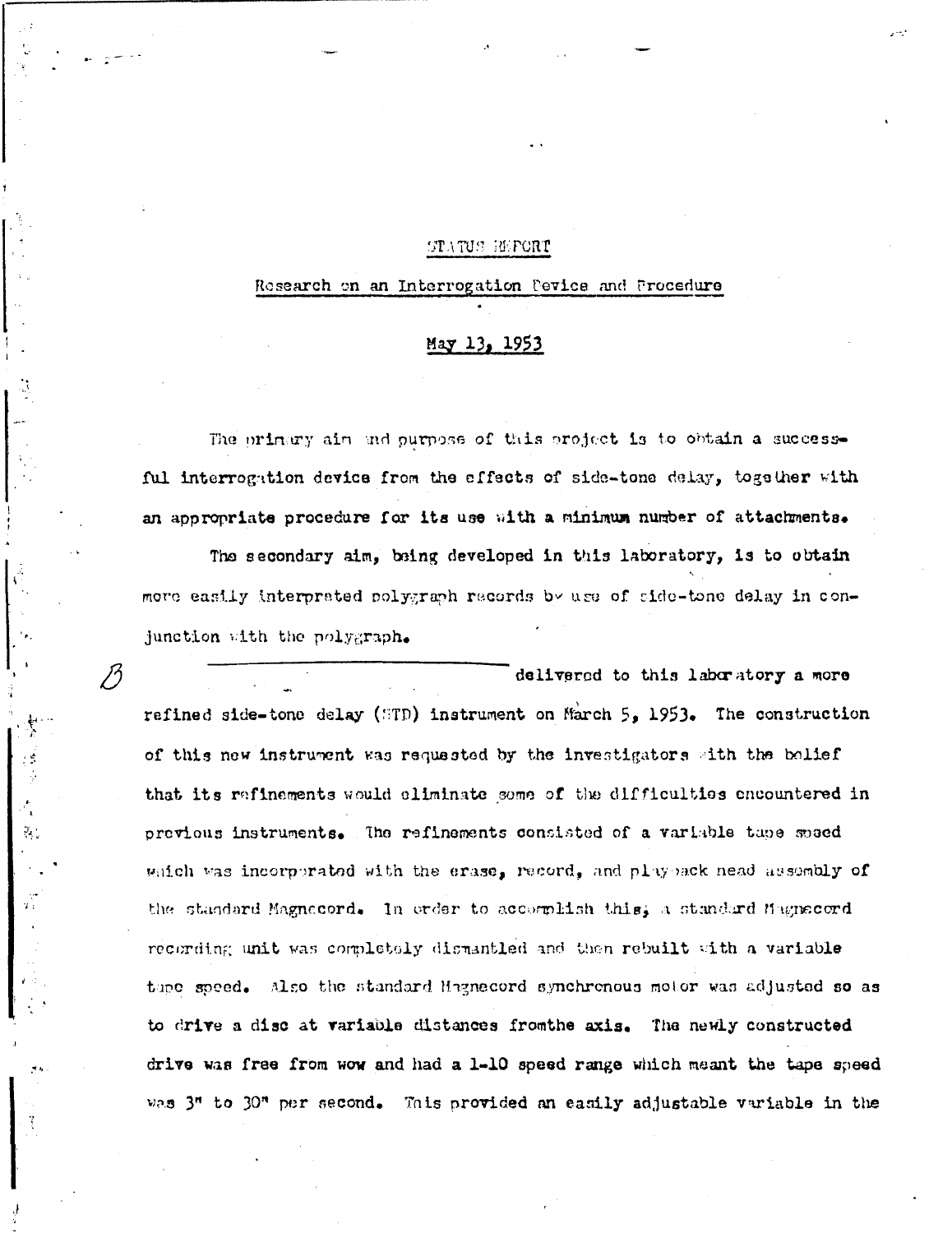side-tone delay from 0.0416 to 0.416 seconds. The standard Magnecord endlessloop tane device was utilized in place of the standard two-reel device.

In February, 1953 the investigators decided that possibly batter results could be obtained if the subject was not required to wear earphones. On May 12, 1953 additional apparatus was added to the variable-delay equipment so that it would be unnecessary for the subject to Gear earphones. The elimination of the subject's earphones was accomplished by adding two throat microphones, an auxiliary amplifier, and two external speakers.

The microphones are of the crystal-contact type and were admuted as throat microphones since no commercial throat microphones were available. The subject's microphone is connected to the standard Hagnecord amplifier. and the amplifier's meter switch is the STD of f-and-on switch. The Magnecord's monitoring jack is the outlet from this instrument and it is connected to the auxiliary amplifier by a sound cable. The subject's speech goes through this auxiliary amplifier to the two external speakers. The second throat microphone is used by the interrogator, but this sicrephene is connected directly to the saxiliary amplifier, thence to the two external speakers.

计智能 计显图

医牙科

Thus, the subject's mosech can be delayed any time, hile the interrogator's seech can never be delayed. Since the two voices are heard through the two external speakers, the subject will be less likely to sumpect that his voice is being delayed because both voices will sound alike, even though the interrogator's voice is not delayed.

 $27$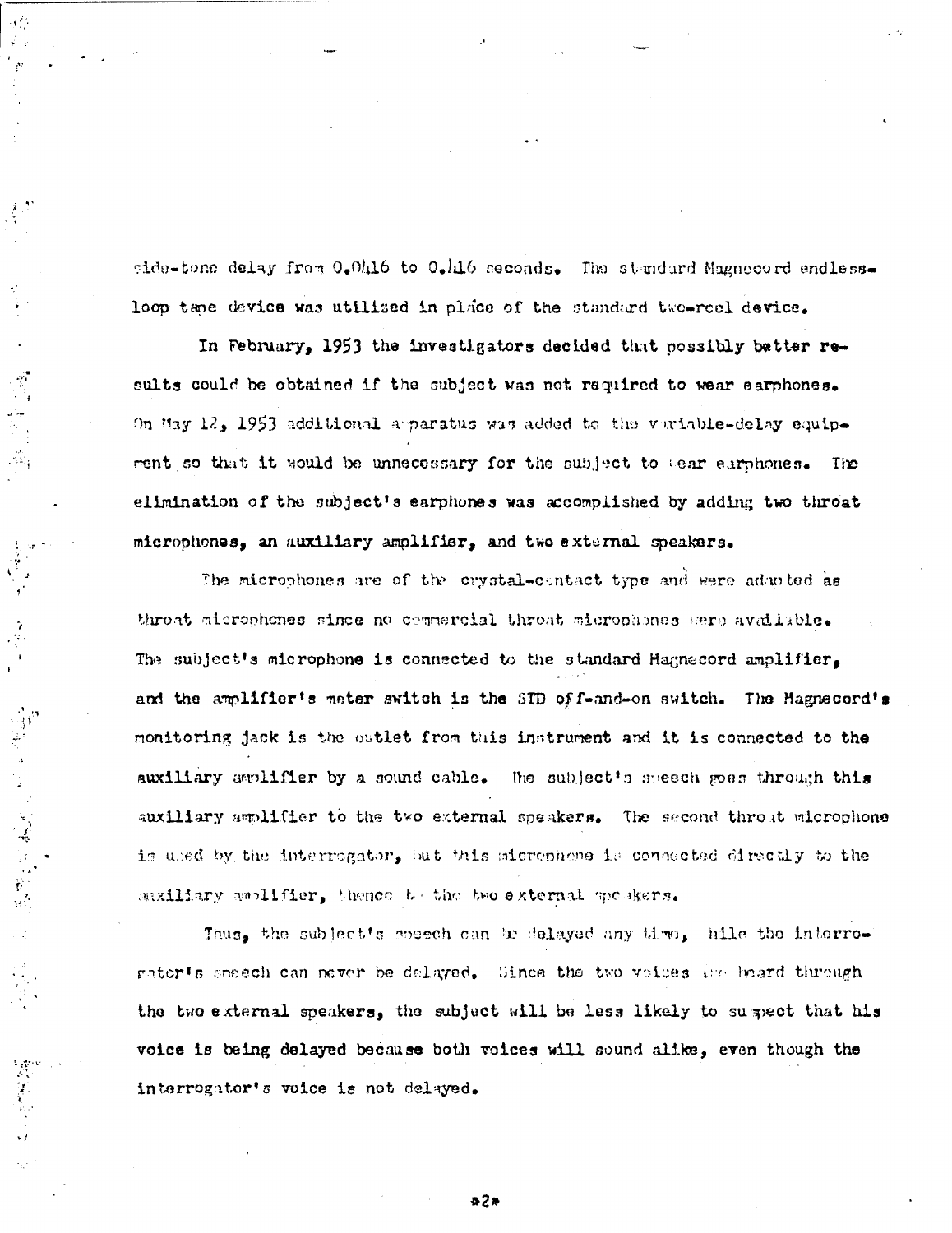laboratory it sas found that Through experimentation at the two external speakers were much more effective in inducing the STP effect than one speaker. With only one speaker the subject can turn his head and focus his attention away from the source of his delayed speech. The best results were obtained then the two speakers were placed on either side of the subject.

The variable-delay instrument delivered in March proved to be the most durable so far tested because of its improved design and better construction. It provided the interrogator with an instrument which did not hive disturbing you, flutter, or noises. The invastigators thought that this improved instrument would provide a better evaluation of the variable delay because of these refinements. It was believed that more subjects would be affected by the side-tone delay phenomenon with this improved instrument. However, in actual criminal cases it was found that the subjects the were not affected by a prodetermined 0.20 seconds delay were usually not affected then the variable-delay device was used. This was true even though the entire range from 0.0016 to 0.416 seconds was utilized. Turthermore, the subjects the vere affected to any extent by the predetermined delay of 0.20 orconds were caldem affected to any greater extent shen the delay was increased These results again indicated to the investigators that possibly or decreased. the subject's amount of education, intelligence or social consciousness was related to the amount of difficulty he experienced in speaking when the STD instrument was operating.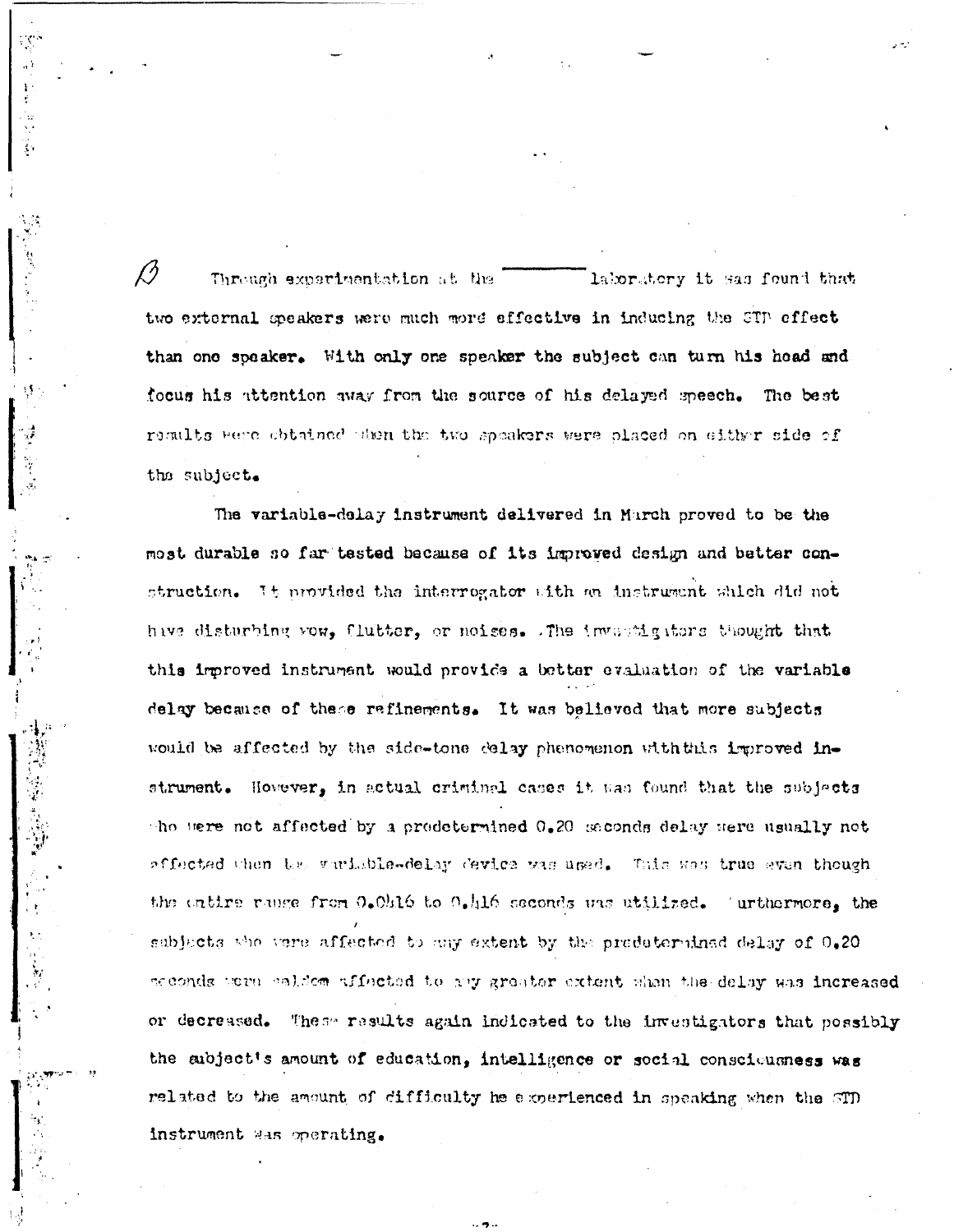It was originally thought that the more difficulty a guilty subject had in speaking because of the STD effect, the more likely he was to confess. However, it was discovered that many guilty subjects confessed even though their speech was unaffected by the STD device.

 $\Omega$ 

医慢性皮质 人名英格兰 医心脏性心脏的

 $\mathcal{H}_i$ 

Therefore, since January the investigators were not too concerned about the effect of the side-tone delay per se, but they concentrated on the procedures to be used with the STD instrument so that confessions could be more easily and readily obtained. The results then obtained with the variabledelay instrument bore out this belief as well as the soundness of the plan of being nore concerned with interrogational techniques and erecedures rather than with the STD effect.

It was found that approximately the same percentage of guilty subjects confessed when the variable-delay instrument was used for the interrogation as when the one fixed delay instrument was used. From the inception of this contract to May 11, 1953 this percentage of confessions from interrogated guilty subjects amounted to approximately 56 new cent. This figure of 56 ner cont can be contrasted to the percentage of criminal confessions gained at  $$ "laboratory between January 1, 1916 and Decamber 31, 1952. Auring this flue-year period, when no side-tone dolay instruments were used on these subjects, approximately 62 per cent of the interrogated subjects did confess to the crime under investigation.

Thus when one reviews the past year in its entirely, it appears that the side-tons delay did not increase the percentage of confessions. Then a confession was gained by the use of the STD instrument, it did not materially

長川市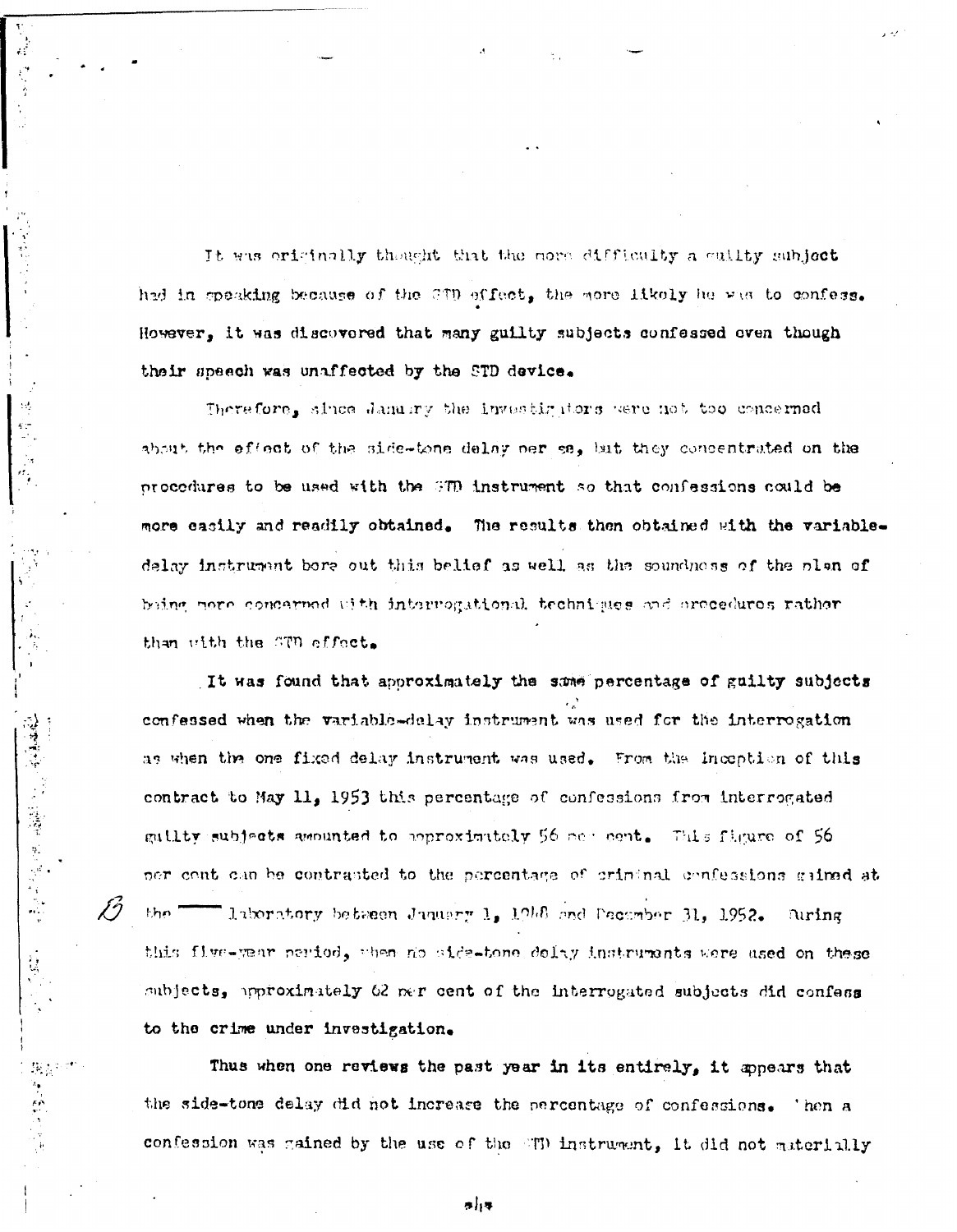reduce the time required for obtaining the confession, nor did it make the urthermere, the investigators believe that the interrogation any easier. great majority of those who did confess would have confessed without the use of the STD instrument.

W.

 $\epsilon$ 

医海藤阿尔氏性肾炎

In fact, there is a good porcibility that the upo of the GTD actually storped a nurber of subjects from confessing their crimes. This was definitely proven to be true in two cases when, after fully confessing, the subjects stated that they (Hd not confess earlier because of the STD and that they whited until the CTD instruction was turned off before doing se. Also, it is biliswed that during many other interrogations the quilty subjects were so confused and bewildered by the STD effect that they were no longer concerned about their crime and were not listening to what the interrogator said. the subject is actually distracted by the effects of the WTP, the interrogator's persuasiveness is lost and there is little likelihood of obtaining a confession.

It is the opinion of the investigators that the future holds very little hope for the side-tone delsy instrument as an effective interrogation device.

The extensively tested in this laboratory was the hypothesis that the - une of the TTP bould produce ment cosily interpreted sulycraph records. ົ, ໂດ invectigators considered this so important that they added it to the project as its meendary aim. Various bypes of answers (yes or no, short-term, longterm, and narrative tyne answers) were experimented with during polygraph tests when the GTD instrument was also being operated.

\*5\*